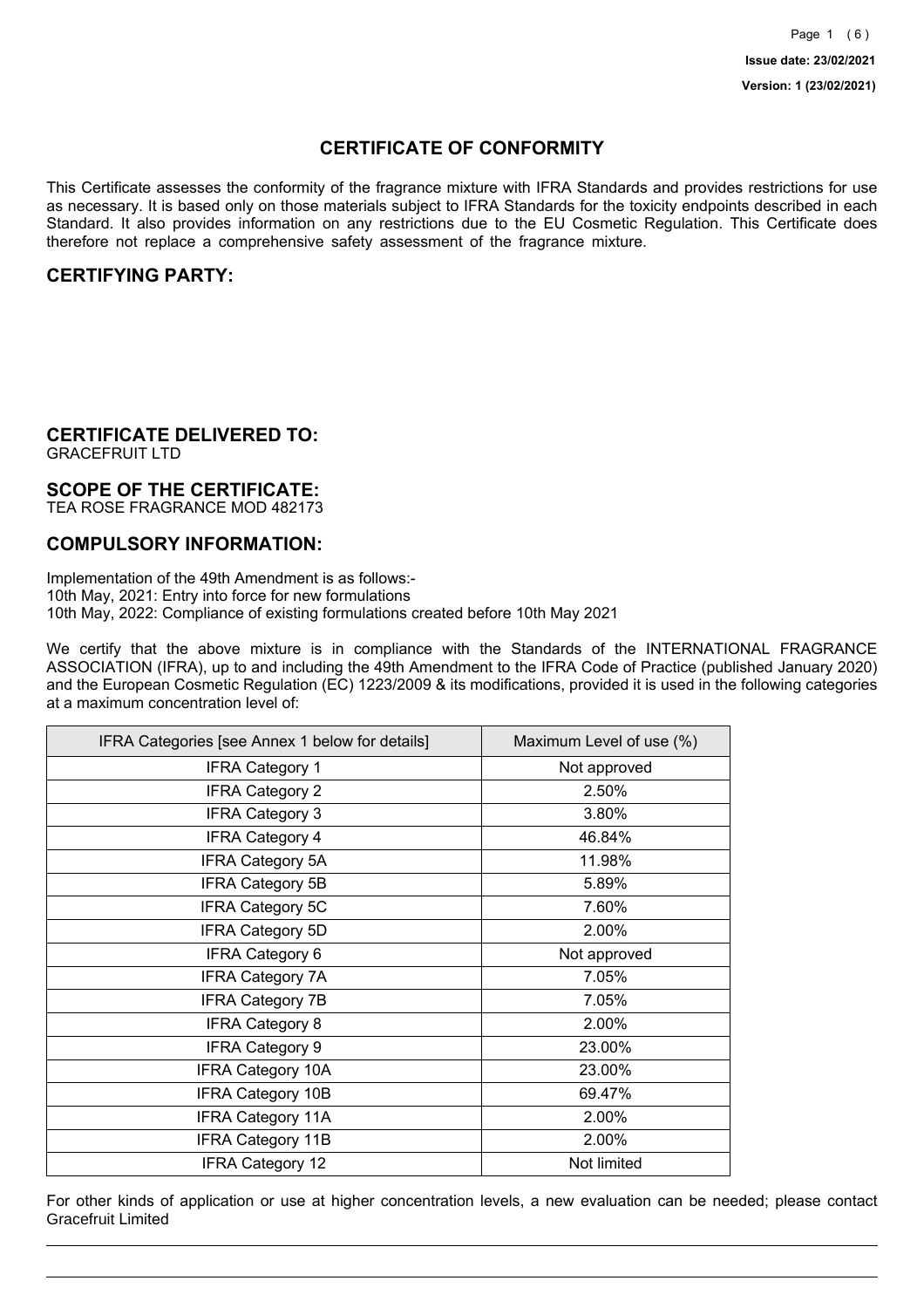## **EU COSMETIC INFORMATION:**

We certify that the above mixture is in compliance with the EU Cosmetic Regulation 1223/2009 and its amendments, provided it is used in the following applications at a maximum concentration level of:

| <b>Cosmetic Application</b>      | Maximum Level of use (%) |
|----------------------------------|--------------------------|
| Fine Fragrance                   | 21.78%                   |
| Eau de Toilette                  | 21.78%                   |
| Fragrancing cream                | 21.78%                   |
| Rinse off cosmetic products      | 21.78%                   |
| Other leave-on cosmetic products | 21.78%                   |
| Oral products                    | Not approved             |

Regulatory Affairs Department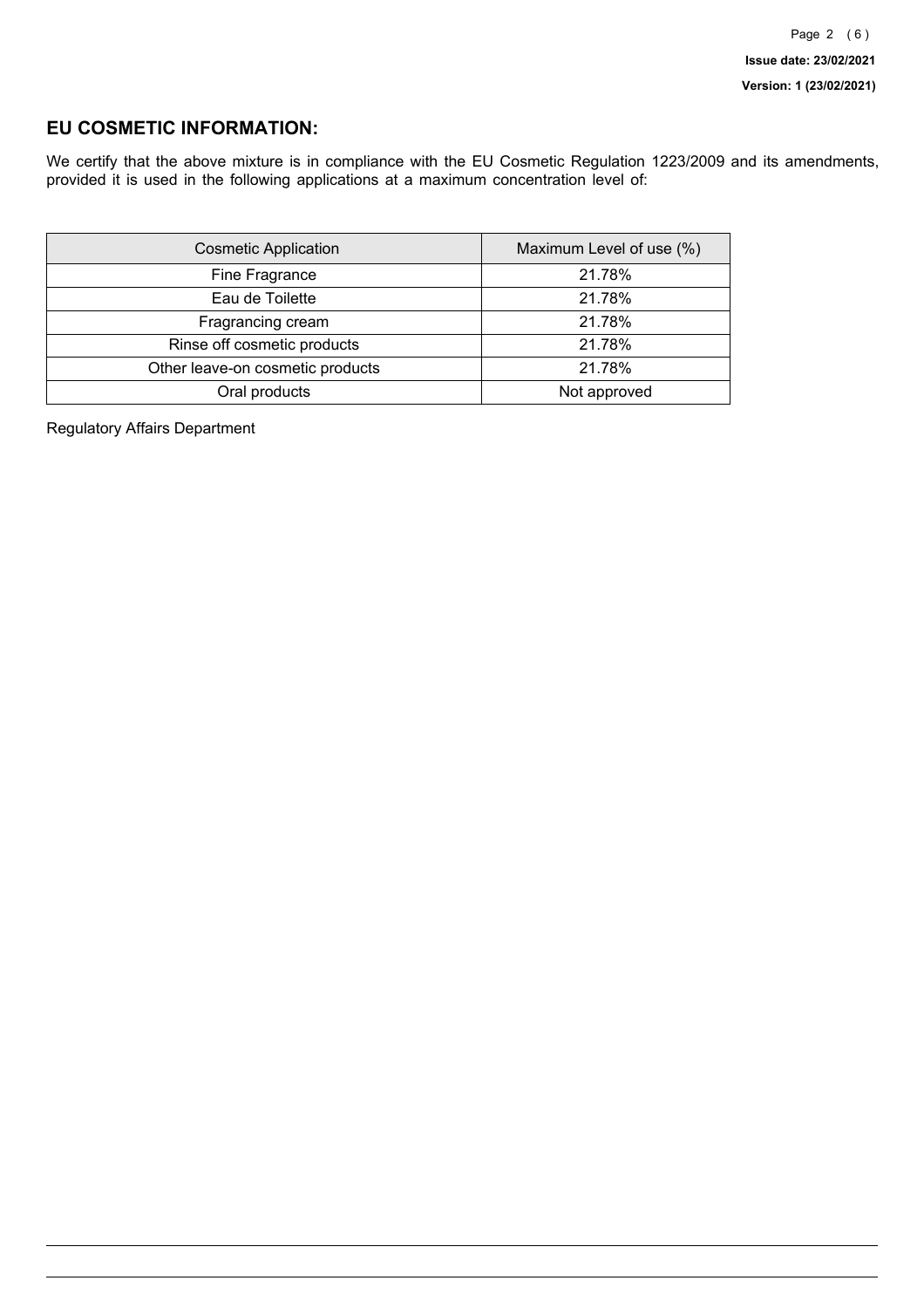### **ANNEX 1**

Below is an extract of information provided by IFRA in relation to types of application present in each IFRA Category. Additional information about IFRA Categories can be found in the Guidance to IFRA Standards, issued by IFRA.

| <b>IFRA Category</b>     | Product Type                                                                                                                                                                                                                                                                                                                                                                                                                                                                                                                                                                                                                                                                                                                                                                                                                                                                                                                                 |
|--------------------------|----------------------------------------------------------------------------------------------------------------------------------------------------------------------------------------------------------------------------------------------------------------------------------------------------------------------------------------------------------------------------------------------------------------------------------------------------------------------------------------------------------------------------------------------------------------------------------------------------------------------------------------------------------------------------------------------------------------------------------------------------------------------------------------------------------------------------------------------------------------------------------------------------------------------------------------------|
| IFRA Category 1          | Products applied to the lips: Lip products e.g. lipstick, lip balm; Childrens toys                                                                                                                                                                                                                                                                                                                                                                                                                                                                                                                                                                                                                                                                                                                                                                                                                                                           |
| <b>IFRA Category 2</b>   | Products applied to the axillae: Deodorant and antiperspirant products of all types; Body sprays/mists                                                                                                                                                                                                                                                                                                                                                                                                                                                                                                                                                                                                                                                                                                                                                                                                                                       |
| <b>IFRA Category 3</b>   | Products applied to the face/body using fingertips: Eye products e.g. eye make-up, eye moisturizer; Facial<br>make-up; Make-up remover; Nose pore strips; Wipes for face, neck, hands, body; Facial masks; Body<br>and face paint                                                                                                                                                                                                                                                                                                                                                                                                                                                                                                                                                                                                                                                                                                            |
| <b>IFRA Category 4</b>   | Products related to fine fragrance: Hydroalcoholic and non-hydroalcoholic fine fragrance of all types e.g.<br>Eau de Toilette, Parfum, Cologne, solid perfume, fragrancing cream, aftershaves of all types; Ingredients<br>of perfume and fragrance mixtures for cosmetic kits; Scent pads; Scent strips                                                                                                                                                                                                                                                                                                                                                                                                                                                                                                                                                                                                                                     |
| <b>IFRA Category 5A</b>  | Body lotion products applied to the body using the hands (palms), primarily leave on: Foot care products<br>e.g. creams, powders; Insect repellent for application to the skin; All powders and talc (excluding baby<br>powders and talc)                                                                                                                                                                                                                                                                                                                                                                                                                                                                                                                                                                                                                                                                                                    |
| IFRA Category 5B         | Face moisturizer products applied to the face using the hands (palms), primarily leave on: Facial toner;<br>Facial moisturizers and creams                                                                                                                                                                                                                                                                                                                                                                                                                                                                                                                                                                                                                                                                                                                                                                                                   |
| <b>IFRA Category 5C</b>  | Hand cream products applied to the hands using the hands (palms), primarily leave on: Hand cream; Nail<br>care products including cuticle creams; Hand sanitizers                                                                                                                                                                                                                                                                                                                                                                                                                                                                                                                                                                                                                                                                                                                                                                            |
| <b>IFRA Category 5D</b>  | Baby creams, baby oils and baby talc: Baby cream/lotion, baby oil, baby powders and talc                                                                                                                                                                                                                                                                                                                                                                                                                                                                                                                                                                                                                                                                                                                                                                                                                                                     |
| IFRA Category 6          | Products with oral and lip exposure: Toothpaste; Mouthwash, including breath sprays; Toothpowder,<br>strips, mouthwash tablets                                                                                                                                                                                                                                                                                                                                                                                                                                                                                                                                                                                                                                                                                                                                                                                                               |
| <b>IFRA Category 7A</b>  | Rinse-off products applied to the hair with some hand contact: Hair permanent or other hair chemical<br>treatments (rinse-off) e.g. relaxers, including rinse-off hair dyes                                                                                                                                                                                                                                                                                                                                                                                                                                                                                                                                                                                                                                                                                                                                                                  |
| <b>IFRA Category 7B</b>  | Leave-on products applied to the hair with some hand contact: Hair sprays of all types e.g. pumps,<br>aerosol sprays; Hair styling aids non sprays e.g. mousse, leave- on conditioners; Hair permanent or other<br>hair chemical treatments (leave-on) e.g. relaxers, including leave-on hair dyes; Shampoo - Dry (waterless<br>shampoo); Hair deodorizer                                                                                                                                                                                                                                                                                                                                                                                                                                                                                                                                                                                    |
| <b>IFRA Category 8</b>   | Products with significant anogenital exposure: Intimate wipes; Tampons; Baby wipes; Toilet paper (wet)                                                                                                                                                                                                                                                                                                                                                                                                                                                                                                                                                                                                                                                                                                                                                                                                                                       |
| IFRA Category 9          | Products with body and hand exposure, primarily rinse off: Bar soap; Liquid soap; Shampoo of all type;<br>Conditioner (rinse-off); Body washes and shower gels of all types; Baby wash, bath, shampoo; Bath gels,<br>foams, mousses, salts, oils and other products added to bathwater; Cleanser for face (rinse-off); Shaving<br>creams of all types e.g. stick, gels, foams; All depilatories (including facial) and waxes for mechanical hair<br>removal; Foot care products (feet are placed in a bath for soaking); Shampoos for pets                                                                                                                                                                                                                                                                                                                                                                                                   |
| <b>IFRA Category 10A</b> | Household care excluding aerosol / spray products: Hand wash laundry detergent; Laundry pre-treatment<br>of all types e.g. paste, sprays, sticks; Machine laundry detergents with skin contact e.g. liquids, powders;<br>Fabric softeners of all types including fabric softener sheets; Ironing water; Hand dishwashing detergent;<br>Hard surface cleaners of all types e.g. bathroom, kitchen cleansers, furniture polish; Toilet seat wipes;<br>Household cleaning products, other types including fabric cleaners, carpet cleaners, furniture polishes<br>sprays and wipes, stain removers, treatment products for textiles e.g. starch sprays; Floor wax; Dry<br>cleaning kits; Fragranced oil for lamp ring, reed diffusers, pot-pourri, liquid refills for air fresheners (non-<br>cartridge systems), etc.                                                                                                                          |
| <b>IFRA Category 10B</b> | Household aerosol/spray products: Animal sprays applied to animals; Air freshener sprays, manual,<br>including aerosol and pump; Aerosol/spray insecticides                                                                                                                                                                                                                                                                                                                                                                                                                                                                                                                                                                                                                                                                                                                                                                                  |
| <b>IFRA Category 11A</b> | Products with intended skin contact but minimal transfer of fragrance to skin from inert substrate without<br>UV exposure: Feminine hygiene conventional pads, liners, interlabial pads; Diapers (baby and adult);<br>Adult incontinence pant, pad; Toilet paper (dry)                                                                                                                                                                                                                                                                                                                                                                                                                                                                                                                                                                                                                                                                       |
| <b>IFRA Category 11B</b> | Products with intended skin contact but minimal transfer of fragrance to skin from inert substrate with<br>potential UV exposure: Tights with moisturizers; Scented socks, gloves; Facial tissues (dry tissues);<br>Napkins; Paper towels; Wheat bags; Facial masks (paper/protective) e.g. surgical masks not used as<br>medical device; Fertilizers, solid (pellet or powder)                                                                                                                                                                                                                                                                                                                                                                                                                                                                                                                                                              |
| <b>IFRA Category 12</b>  | Products not intended for direct skin contact, minimal or insignificant transfer to skin: Candles of all types;<br>Laundry detergents for machine wash with minimal skin contact (e.g. Liquid tabs, pods); Automated air<br>fresheners and fragrancing of all types e.g. concentrated aerosol with metered doses, plug-ins, electrical,<br>incense, liquid refills (cartridge); Air delivery systems; Cat litter; Cell phone cases; Deodorizers/maskers<br>not intended for skin contact e.g. fabric drying machine deodorizers, carpet powders; Fuels; Insecticides<br>e.g. mosquito coil, paper, electrical, for clothing, excluding aerosols/sprays; Joss sticks or incense sticks;<br>Dishwash detergent and deodorizers - for machine wash; Olfactive board games; Paints; Plastic articles<br>(excluding toys); Scratch and sniff; Scent pack; Scent delivery system (using dry air technology); Shoe<br>polishes; Rim blocks (Toilet) |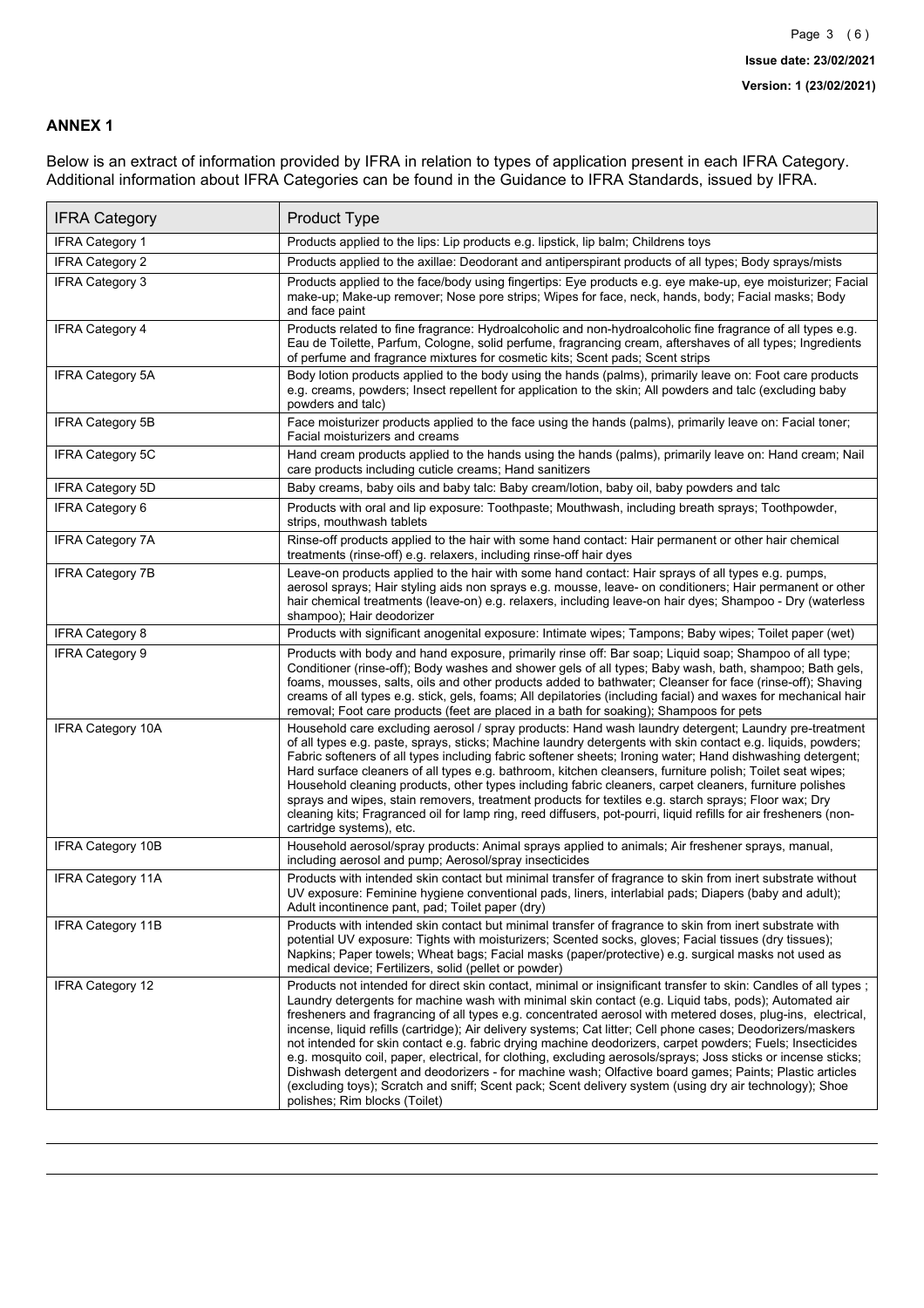## **IFRA CONFORMITY CERTIFICATE**

### **Customer: GRACEFRUIT LTD**

#### **Product: TEA ROSE FRAGRANCE MOD 482173**

We certify that the above item is in compliance with the Standards of the INTERNATIONAL FRAGRANCE ASSOCIATION (IFRA - 48th Amendment / published June 2015), provided it is used in the following classes at a maximum concentration level of:

| IFRA classes [see annex for detail] | Maximum level of use (%) |
|-------------------------------------|--------------------------|
| <b>IFRA Class 1 Limit</b>           | Not approved             |
| IFRA Class 2 Limit                  | 4.35%                    |
| <b>IFRA Class 3.A Limit</b>         | 21.78%                   |
| IFRA Class 3.B Limit                | 21.78%                   |
| <b>IFRA Class 3.C Limit</b>         | 21.78%                   |
| IFRA Class 3.D Limit                | 21.78%                   |
| IFRA Class 4.A Limit                | 21.78%                   |
| <b>IFRA Class 4.B Limit</b>         | 21.78%                   |
| <b>IFRA Class 4.C Limit</b>         | 21.78%                   |
| <b>IFRA Class 4.D Limit</b>         | 21.78%                   |
| <b>IFRA Class 5 Limit</b>           | 21.78%                   |
| IFRA Class 6 Limit                  | Not approved             |
| <b>IFRA Class 7.A Limit</b>         | 8.71%                    |
| <b>IFRA Class 7.B Limit</b>         | 8.71%                    |
| <b>IFRA Class 8.A Limit</b>         | 21.05%                   |
| IFRA Class 8.B Limit                | 21.05%                   |
| IFRA Class 9.A Limit                | 21.78%                   |
| <b>IFRA Class 9.B Limit</b>         | 21.78%                   |
| IFRA Class 9.C Limit                | 21.78%                   |
| IFRA Class 10.A Limit               | 21.78%                   |
| IFRA Class 10.B Limit               | 21.78%                   |
| <b>IFRA Class 11 Limit</b>          | 100%                     |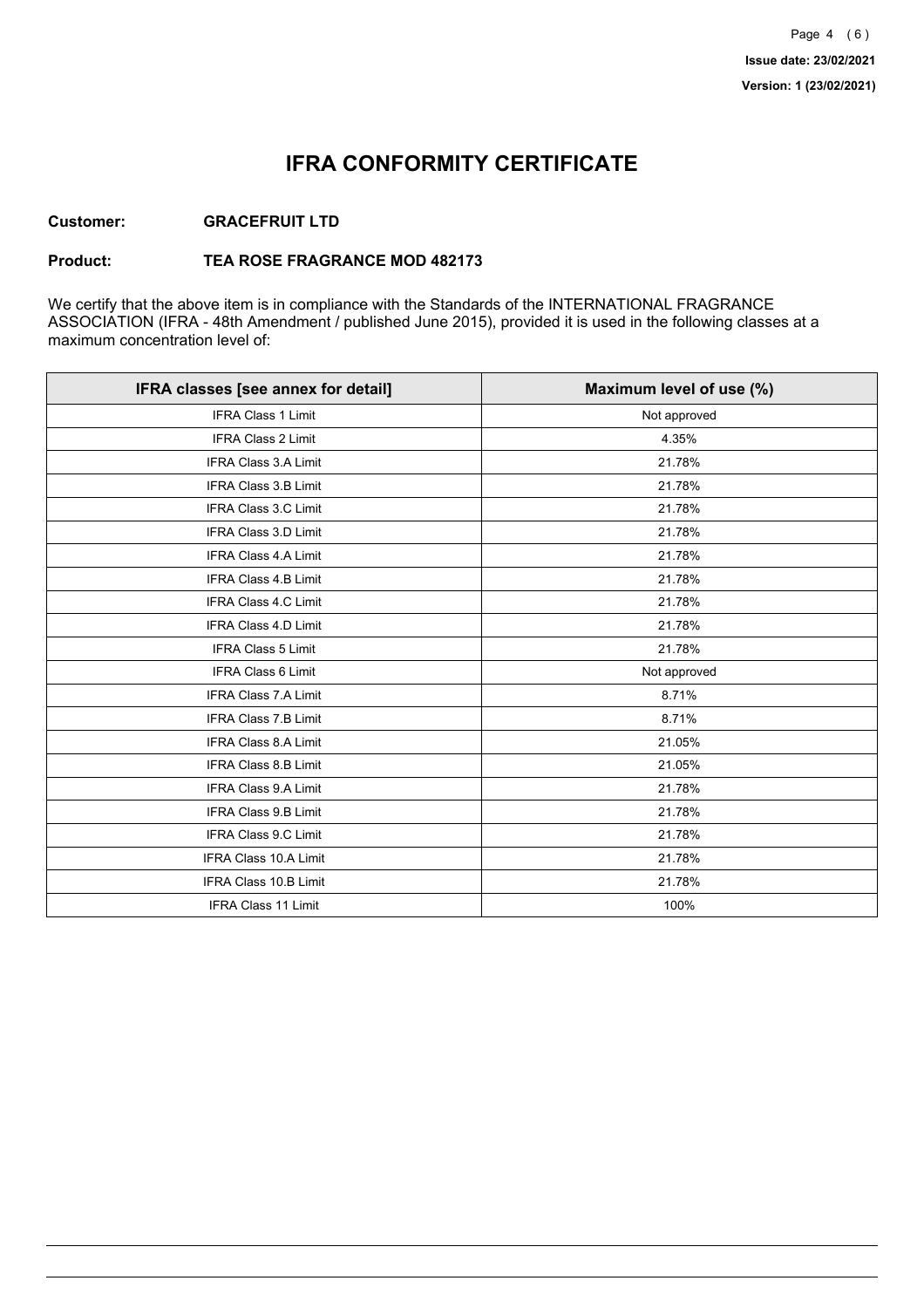# **IFRA CONFORMITY CERTIFICATE**

For other kinds of application or use at higher concentration levels, a new evaluation may be needed; please contact Gracefruit Limited.

The IFRA Standards regarding use restrictions are based on safety assessments by the Panel of Experts of the RESEARCH INSTITUTE FOR FRAGRANCE MATERIALS (RIFM) and are enforced by the IFRA Scientific Committee.

Evaluation of individual Fragrance ingredients is made according to the safety standards contained in the relevant section of the IFRA Code of Practice.

It is the ultimate responsibility of our customer to ensure the safety of the final product (containing this fragrance) by further testing if need be.

**Regulatory Affairs Department**